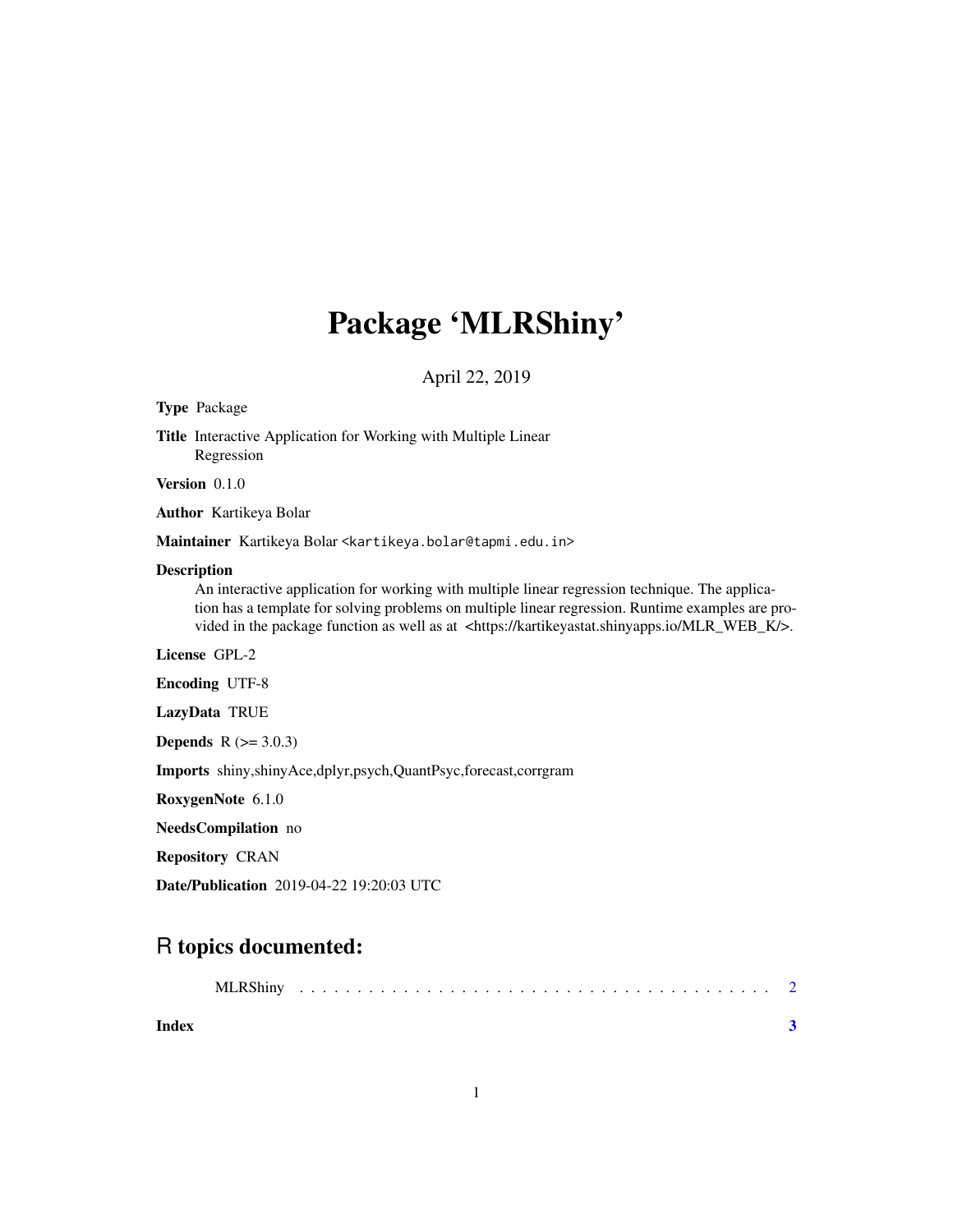<span id="page-1-0"></span>

#### Description

MLRShiny() loads interactive user interface built using R shiny.

#### Usage

MLRShiny()

#### Details

Start MLRShiny

The interactive user interface is to provide an easy way for people who are learning Multiple Linear Regression. Includes example data for testing out a few example analysis.

#### Value

Nothing

#### Examples

## Not run: library(shiny) MLRShiny()

## End(Not run)